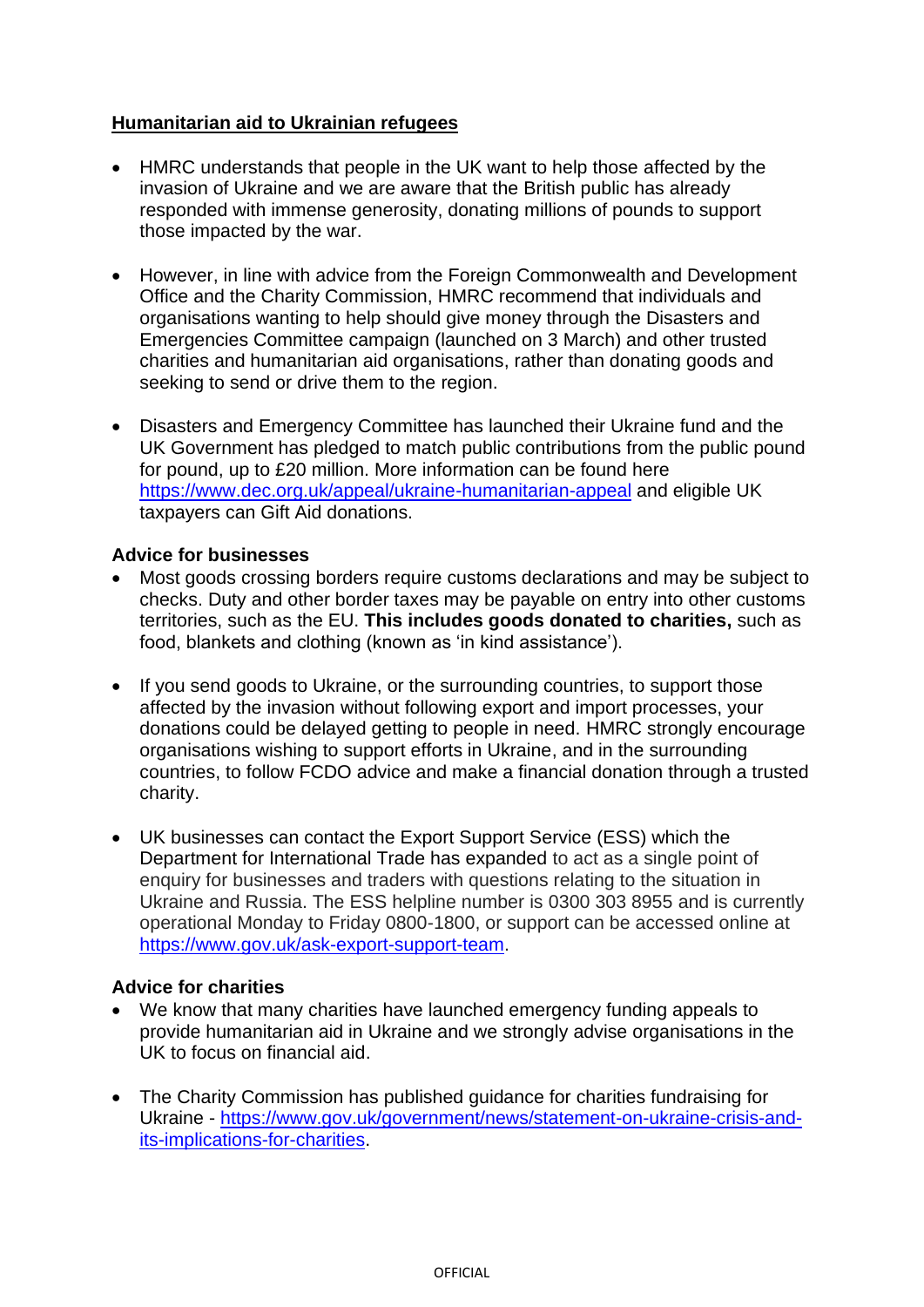- Like businesses, charities will need to follow UK export guidance and comply with any import rules and pay any taxes or duty owed in the EU or other country that the goods are being sent to, including Ukraine.
- If you send goods to Ukraine, or the surrounding countries, to support those affected by the invasion without following export and import processes, your donations could be delayed getting to people in need. We strongly encourage organisations wishing to support efforts in Ukraine, and in the surrounding countries, to follow FCDO advice and make a financial donation through a trusted charity.
- UK businesses (including charities) can contact the Export Support Service (ESS) which the Department for International Trade has expanded to act as a single point of enquiry for businesses and traders with questions relating to the situation in Ukraine and Russia. The ESS helpline number is 0300 303 8955 and is currently operational Monday to Friday 0800-1800, or support can be accessed online at [https://www.gov.uk/ask-export-support-team.](https://www.gov.uk/ask-export-support-team)

## **Moving humanitarian goods from Great Britain to the EU.**

- There is support available for moving goods and HMRC has useful step by step guides that help to understand the processes for exporting goods, along with general information on the export declaration process online at [www.gov.uk/topic/business-tax/import-export.](http://www.gov.uk/topic/business-tax/import-export)
- The UK Tariff provides details of how to complete an export declaration and the different procedure codes that can be used when exporting goods. Further information on the UK export tariff requirements can be found at <https://www.gov.uk/government/publications/uk-trade-tariff-exports> and [https://www.gov.uk/government/collections/uk-trade-tariff-volume-3-for-cds--](https://eur03.safelinks.protection.outlook.com/?url=https%3A%2F%2Fukwestr-notifyp.svc.ms%2Fapi%2Fv2%2Ftracking%2Fmethod%2FClick%3Fmi%3DLh_IrF6es0a08mBfXhUMSQ%26tc%3DLink%26cs%3Ddd33e29c87266e565aa0206af7055142%26ru%3Dhttps%253a%252f%252fwww.gov.uk%252fgovernment%252fcollections%252fuk-trade-tariff-volume-3-for-cds--2%2523exports%253a-guidance-on-completing-an-export-declaration-for-the-customs-declaration-service&data=04%7C01%7Cjill.coyne%40hmrc.gov.uk%7C26176f606b294e93378808d9fd38be2e%7Cac52f73cfd1a4a9a8e7a4a248f3139e1%7C0%7C0%7C637819242594653788%7CUnknown%7CTWFpbGZsb3d8eyJWIjoiMC4wLjAwMDAiLCJQIjoiV2luMzIiLCJBTiI6Ik1haWwiLCJXVCI6Mn0%3D%7C3000&sdata=6uyJZEUEYJzwEWapHYEhSb2za0HyZAt7VPDxRMx3yXE%3D&reserved=0) [2#exports:-guidance-on-completing-an-export-declaration-for-the-customs](https://eur03.safelinks.protection.outlook.com/?url=https%3A%2F%2Fukwestr-notifyp.svc.ms%2Fapi%2Fv2%2Ftracking%2Fmethod%2FClick%3Fmi%3DLh_IrF6es0a08mBfXhUMSQ%26tc%3DLink%26cs%3Ddd33e29c87266e565aa0206af7055142%26ru%3Dhttps%253a%252f%252fwww.gov.uk%252fgovernment%252fcollections%252fuk-trade-tariff-volume-3-for-cds--2%2523exports%253a-guidance-on-completing-an-export-declaration-for-the-customs-declaration-service&data=04%7C01%7Cjill.coyne%40hmrc.gov.uk%7C26176f606b294e93378808d9fd38be2e%7Cac52f73cfd1a4a9a8e7a4a248f3139e1%7C0%7C0%7C637819242594653788%7CUnknown%7CTWFpbGZsb3d8eyJWIjoiMC4wLjAwMDAiLCJQIjoiV2luMzIiLCJBTiI6Ik1haWwiLCJXVCI6Mn0%3D%7C3000&sdata=6uyJZEUEYJzwEWapHYEhSb2za0HyZAt7VPDxRMx3yXE%3D&reserved=0)[declaration-service.](https://eur03.safelinks.protection.outlook.com/?url=https%3A%2F%2Fukwestr-notifyp.svc.ms%2Fapi%2Fv2%2Ftracking%2Fmethod%2FClick%3Fmi%3DLh_IrF6es0a08mBfXhUMSQ%26tc%3DLink%26cs%3Ddd33e29c87266e565aa0206af7055142%26ru%3Dhttps%253a%252f%252fwww.gov.uk%252fgovernment%252fcollections%252fuk-trade-tariff-volume-3-for-cds--2%2523exports%253a-guidance-on-completing-an-export-declaration-for-the-customs-declaration-service&data=04%7C01%7Cjill.coyne%40hmrc.gov.uk%7C26176f606b294e93378808d9fd38be2e%7Cac52f73cfd1a4a9a8e7a4a248f3139e1%7C0%7C0%7C637819242594653788%7CUnknown%7CTWFpbGZsb3d8eyJWIjoiMC4wLjAwMDAiLCJQIjoiV2luMzIiLCJBTiI6Ik1haWwiLCJXVCI6Mn0%3D%7C3000&sdata=6uyJZEUEYJzwEWapHYEhSb2za0HyZAt7VPDxRMx3yXE%3D&reserved=0)
- Export custom procedure codes for CHIEF can be found at [https://www.gov.uk/government/publications/uk-trade-tariff-customs-procedure](https://www.gov.uk/government/publications/uk-trade-tariff-customs-procedure-codes)[codes](https://www.gov.uk/government/publications/uk-trade-tariff-customs-procedure-codes) and for CDS at [https://www.gov.uk/government/publications/appendix-1](https://www.gov.uk/government/publications/appendix-1-de-110-requested-and-previous-procedure-codes) [de-110-requested-and-previous-procedure-codes](https://www.gov.uk/government/publications/appendix-1-de-110-requested-and-previous-procedure-codes) and [https://www.gov.uk/government/publications/appendix-2-de-111-additional](https://www.gov.uk/government/publications/appendix-2-de-111-additional-procedure-codes)[procedure-codes.](https://www.gov.uk/government/publications/appendix-2-de-111-additional-procedure-codes)
- The Customs & International Trade Helpline (0300 322 9434) is also available for help with questions about exporting with support also available online [https://www.gov.uk/government/organisations/hm-revenue](https://www.gov.uk/government/organisations/hm-revenue-customs/contact/customs-international-trade-and-excise-enquiries)[customs/contact/customs-international-trade-and-excise-enquiries.](https://www.gov.uk/government/organisations/hm-revenue-customs/contact/customs-international-trade-and-excise-enquiries)
- The management of EU import and export procedures is the responsibility of the customs authorities of the EU Member States that the humanitarian goods are entering into or leaving. We would advise businesses and individuals to confirm the processes with the relevant Member State and any conditions or procedures